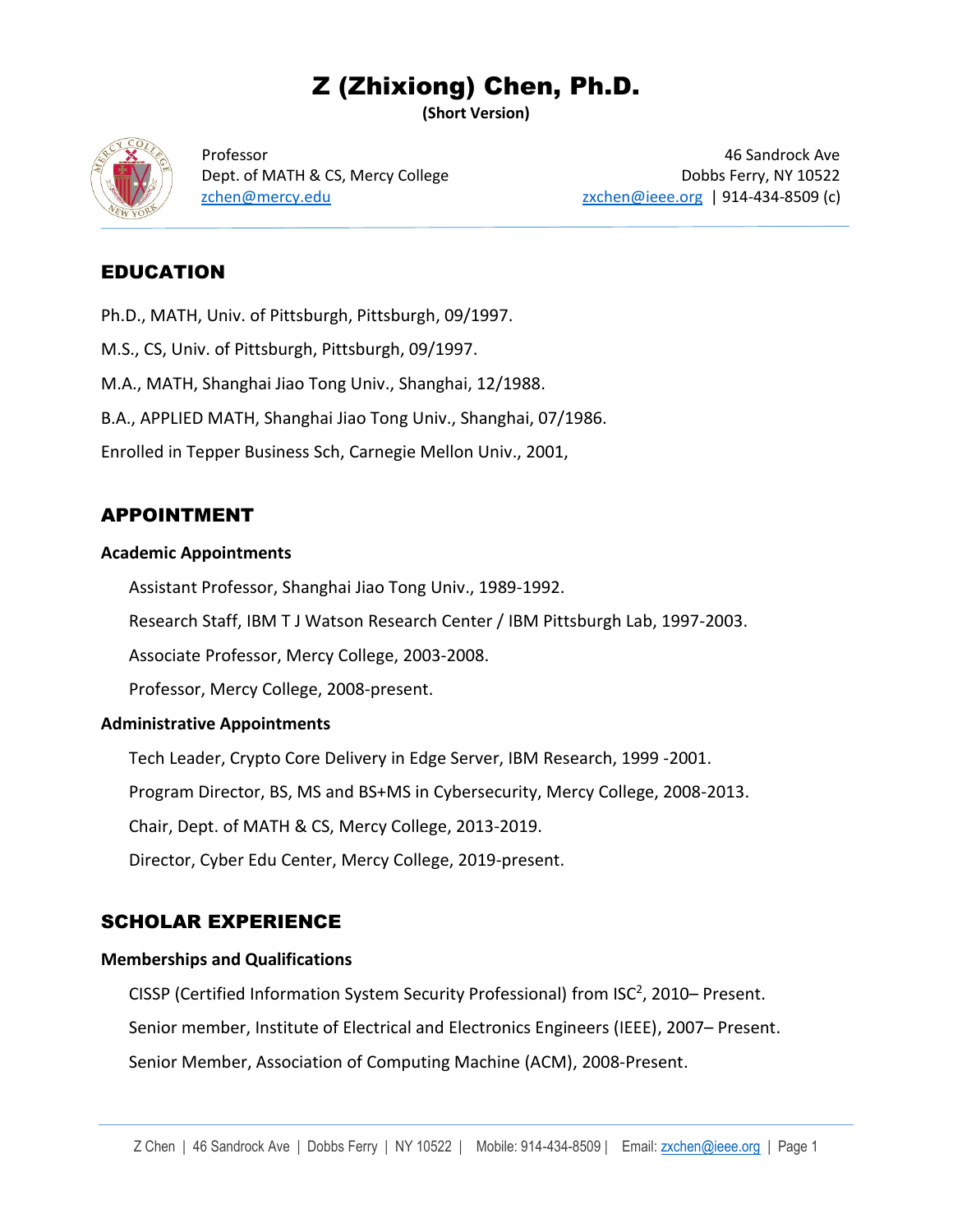#### **Grants (LIFO)**

- 1. PI, Department of Defense (DoD), IASP (H98230-18-1-0304), 09/2018 09/2019, \$80,553.00.
- 2. Member, National Science Foundation (NSF), Big Data Northeast Spokes, the Inquiry Group Planning Grant, 1636736, 08/2016, \$84,748.00.
- 3. Co-Dir for Mercy College, National Science Foundation (NSF), BD Hubs NORTHEAST, 250 personnel over 100 organizations, across 9 states, 1550284, 09/2015, \$2,129,350.00.
- 4. PI, Department of Defense (DoD), IASP (H98230-12-1-0433), June 2012 June 2013, \$26,399.00.
- 5. PI, National Institute of Health (NIH), ERADA 642042-3945, 2004-2005, \$5998.
- 6. PI, Mercy Summer Research Grant (Facultu-Student), \$8800.00
- 7. Faculty Development Grants, 2005 2020, 14 awards, fund from \$2000-\$5000
- 8. Teaching Innovation Grants, 2015-2020, Three awards, fund from \$1800 to \$4200

#### **Collaboration**

- o Visiting Scholar, CAIP, Rutgers University, June 1, 2004 August 30, 2004.
- o IACBP Fellow, Information Networking Institute, CMU, July 11, 2011 July 22, 2011.
- o IBM Skills Academy, June, 2019 present
- o Fudan Fellow, Fudan University, September 1, 2019 November 30, 2019.

### **Publications and invited talks**

 $\degree$  ~50 Peer reviewed journal and conference papers on Mathematical Modeling and Information Assurance. Cited 495 <https://scholar.google.com/citations?user=hVDIMPMAAAAJ&hl=en>

# ADMINISTRATIVE EXPERIENCE

- 1. Designed, developed, and refined four new degree programs (B.S., M.S. and B.S.+M.S. in Cybersecurity and M.S. in Computer Science) and one center (Cybersecurity Education Center)
- 2. Oversaw and closed loops on assessment by the middle state accreditation and internal fiveyear program review
- 3. Student Centered Service
- 4. Faculty Development and Success
- 5. Student Marketability and Recruitment
- 6. Academic Shared Governance
- 7. Lead technology Lab innovation
- 8. STEM Advisory Board
- 9. Provided leadership and support to develop Institutional Research Grants
- 10. Support for increasing minority in mathematics